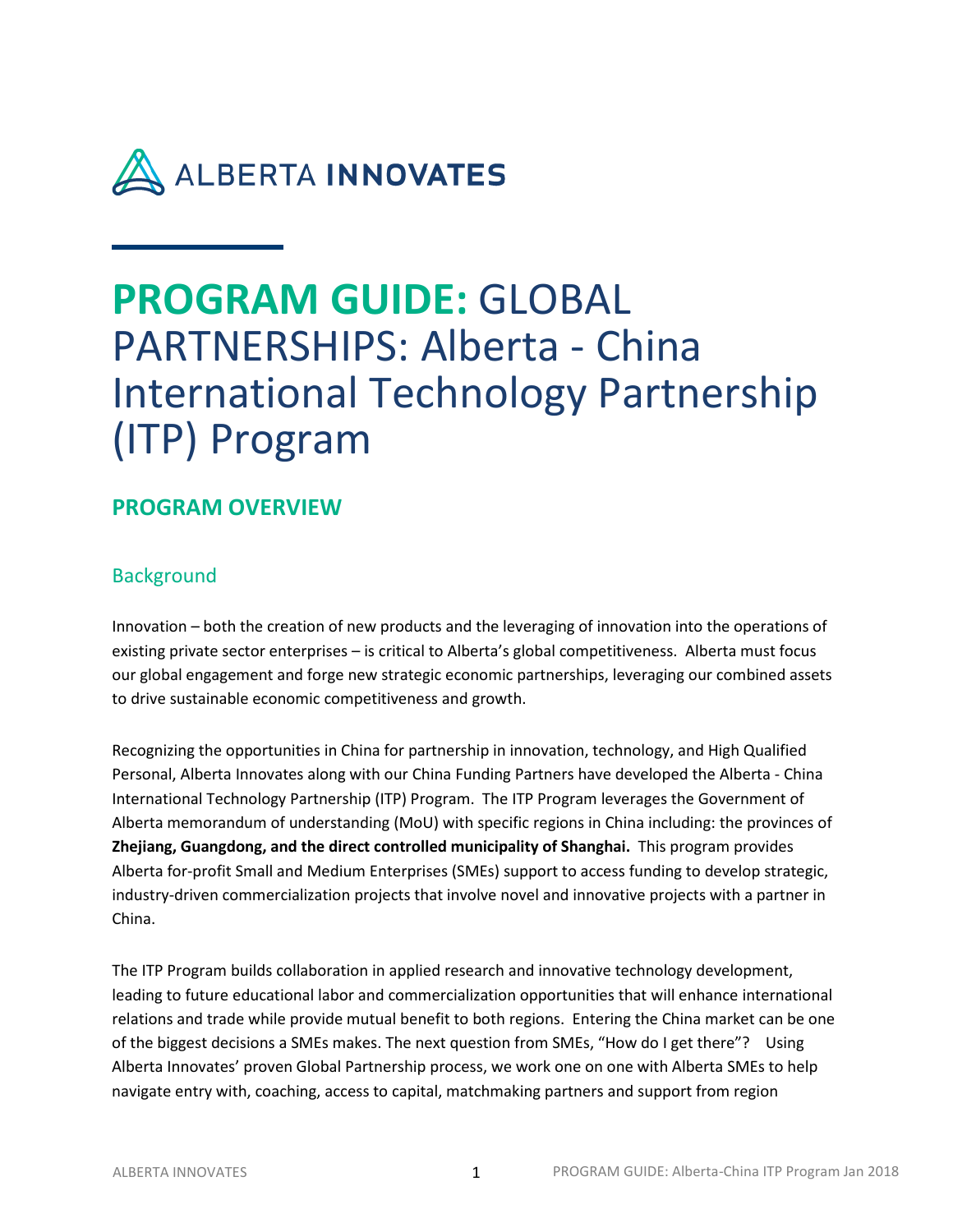governments. SMEs who participate in the program have benefited from increased market, revenue and new products and services.

### Program Details

Alberta Innovates will manage the call for proposal and application process for each of the China jurisdictions, Zhejiang, Guangdong, and Shanghai separately.

The Alberta - China ITP Program is available to Alberta SMEs with less than 500 employees (the Applicant). Each project must demonstrate advanced technology-oriented business developing innovative new products for growing markets. Projects must be a minimum of one Alberta Applicant and one China Industry Partner from the eligible China jurisdiction (Zhejiang, Guangdong, or Shanghai) with an interest in commercializing the technology.

Currently the priority sectors are determined by both Alberta and the China Funding Partner. (Please note the jurisdiction next to the priority sectors.)

- Clean Energy (Clean Tech, Energy-saving and Renewable Energy Technologies) *Guangdong, Zhejiang*
- Environmental Technologies *Guangdong, Zhejiang*
- Energy Storage Technologies (Innovative battery storage, and energy management) *Guangdong*
- Life Sciences (Biotechnology, Natural Source Health Products, Pharmaceutical and Medical Products) – *Zhejiang, Shanghai*
- Platform Technologies (Information and Communications Technologies (ICT), Mobile, Sensor, Advanced Data Analytics Artificial Intelligence (AI), Advanced Manufacturing and Materials (Nano) – *Guangdong, Zhejiang, Shanghai*
- Agriculture and Forestry Technologies Z*hejiang*

Potential projects can include: industry supported research and development that furthers proof of concept; industry driven patent that leads towards commercialization; industry advancement of product design for prototype; and innovative technology development for product demonstration.

Alberta Innovates in conjunction with each of the China Funding Partner will assist in finding a relevant Industry Partners to take part in the competitive application process for the program. Alberta Innovates welcomes Alberta SMEs to submit a company profile that will be shared with the China Funding Partner prior to a joint matchmaking event. The Alberta SMEs is invited to participate in a matchmaking event that is designed to help find a suitable Industry Partner and begin the process of defining a potential project. Only Alberta SMEs that have participated in a matchmaking event or have an established China Industry Partner in the China Funding Partner's jurisdiction are eligible to submit an application.

*This matching grant program provides industry-focused collaboration leading to commercialization of products and services in both jurisdictions.*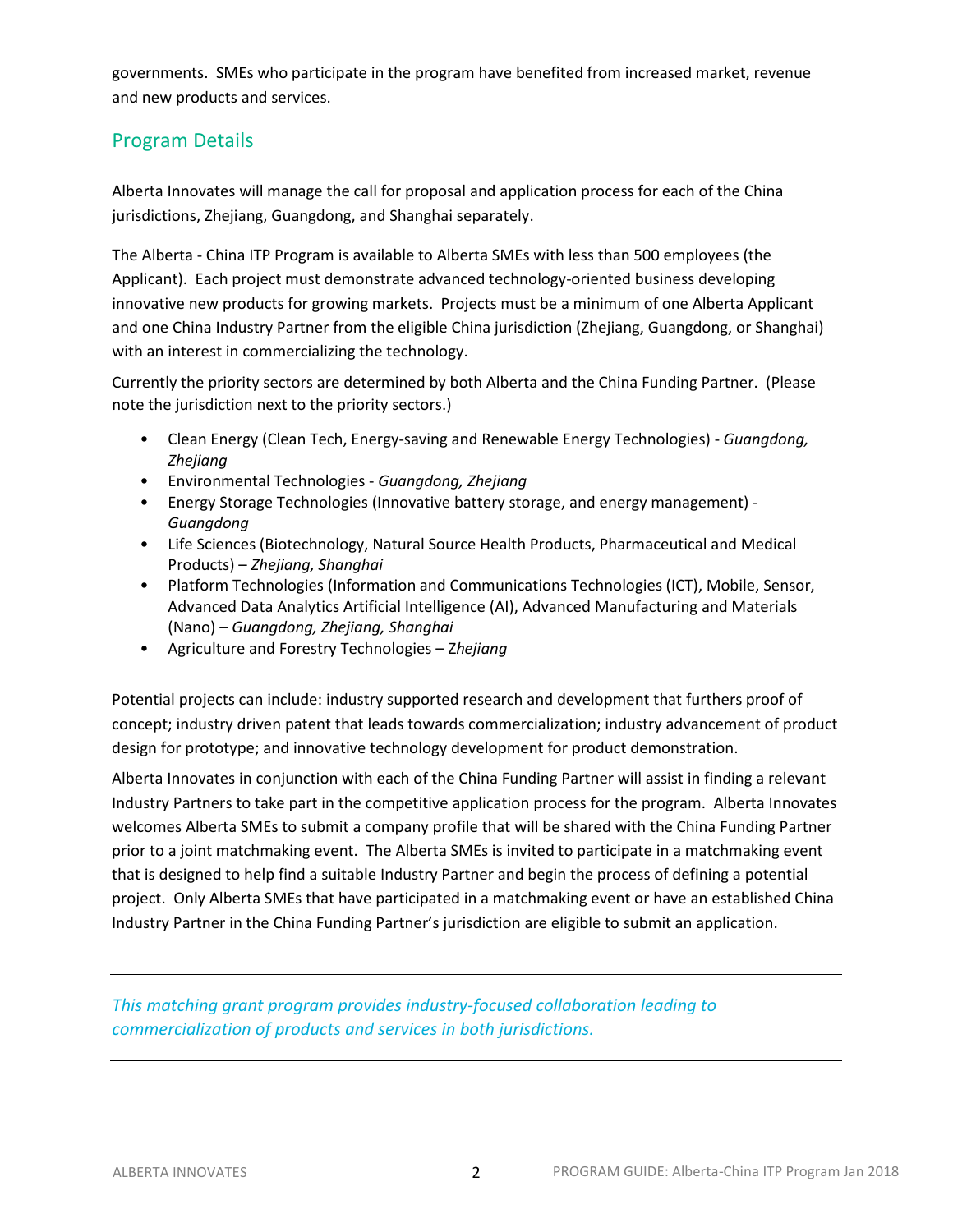### **HOW THE PROGRAM WORKS**

The ITP Program works in "rounds" with one round per year, per region. Below outlines a general timeline and high-level process for the program round.

| January                   | March | June                            | September | December |  |  |  |
|---------------------------|-------|---------------------------------|-----------|----------|--|--|--|
| Information & Matchmaking |       | <b>Application &amp; Review</b> |           | Project  |  |  |  |
|                           |       |                                 |           |          |  |  |  |
| Contracting               |       |                                 |           |          |  |  |  |

Typically, the first part of the year is dedicated to information session, matchmaking events, followed by the application process. Projects are generally awarded in the fall and with projects starting thereafter.

### **Eligibility**

**(a) Applicant Eligibility Criteria** - To qualify as an Applicant, an Alberta SME is required to satisfy the following criteria:

- be a for-profit SME;
- demonstrate the relationship between the Alberta Applicant and the China Industry Partner does not create a conflict of interest;
- have a physical presence in Alberta;
- be a legal entity:
	- **EXECO in Alberta; or**
	- incorporated federally or in another jurisdiction and extra-provincially registered in Alberta; or
	- a General Partnership, Limited Partnership or Limited Liability Partnership and registered in Alberta;
- have no outstanding balance or otherwise owe money to Alberta Innovates or its subsidiaries;
- demonstrate advanced technology-oriented business developing innovative new products for growing markets.

#### **(b) Project Eligibility Criteria**

To qualify for funding all projects must:

- have the participation of at least one China Industry Partner from an eligible jurisdiction;
- fall within the priority areas of technology;
- attend program workshops, matchmaking and program related sessions;
- be completed within two (2) years from project beginning;
- China Industry Partner must register and apply to the local China agencies;
- not be pure research in nature and must have potential for commercialization, including patents;
- intellectual partnership agreement must be in place prior to the start of the project;
- commitment to at least 3 face-to-face meetings during the term of the project.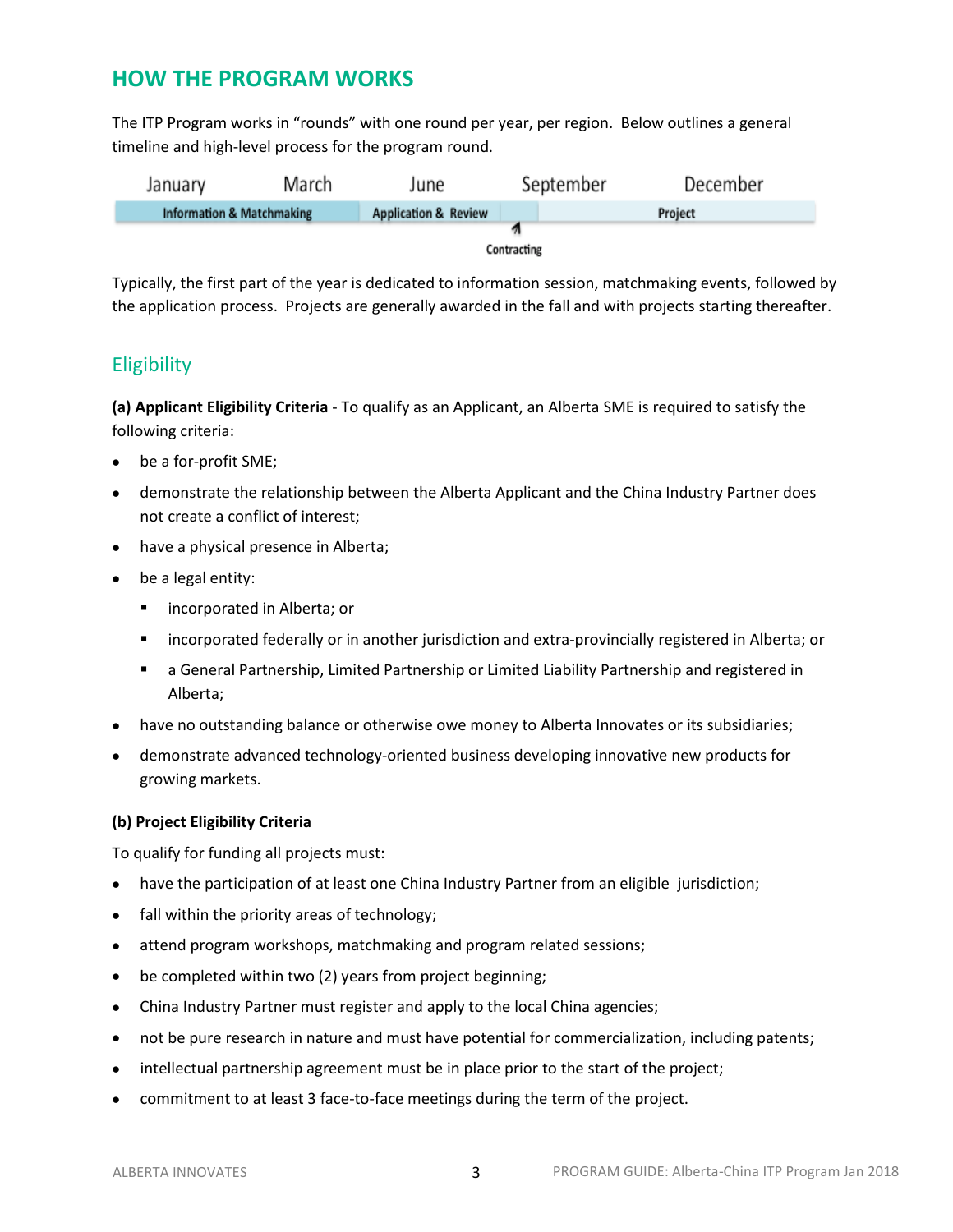### Program Objectives and Performance Measurement

The ITP Program has wide ranging objectives and impact for Applicants and both jurisdictions. The primary goal of this program is to help Alberta SMEs become more globally competitive by developing innovative technologies in partnership with jurisdiction in China and developing new jobs and economic growth for Alberta.

*Over the life of a project, Alberta Innovates employs an active project management philosophy, regularly monitoring performance and supporting the Applicant to reach their objectives. Funding is tied to outcomes and achievement of results. For this reason, Alberta Innovates funds on a milestone completion basis. This means the Applicant is expected to complete a task and submit a progress report before Alberta Innovates advances the next tranche of funds.* 

Once the project is completed, Alberta Innovates continues to monitor performance to accurately evaluate the economic, social and environmental benefits realized for the province.

All funding agreements outline performance indicators tracked over the course of the project and the responsibilities of the Alberta Applicant to report on outcomes subsequent to the completion of the project. Alberta Innovates also has a common set of performance metrics it monitors, both at the individual project level and for the aggregate program. These are highlighted on the next page.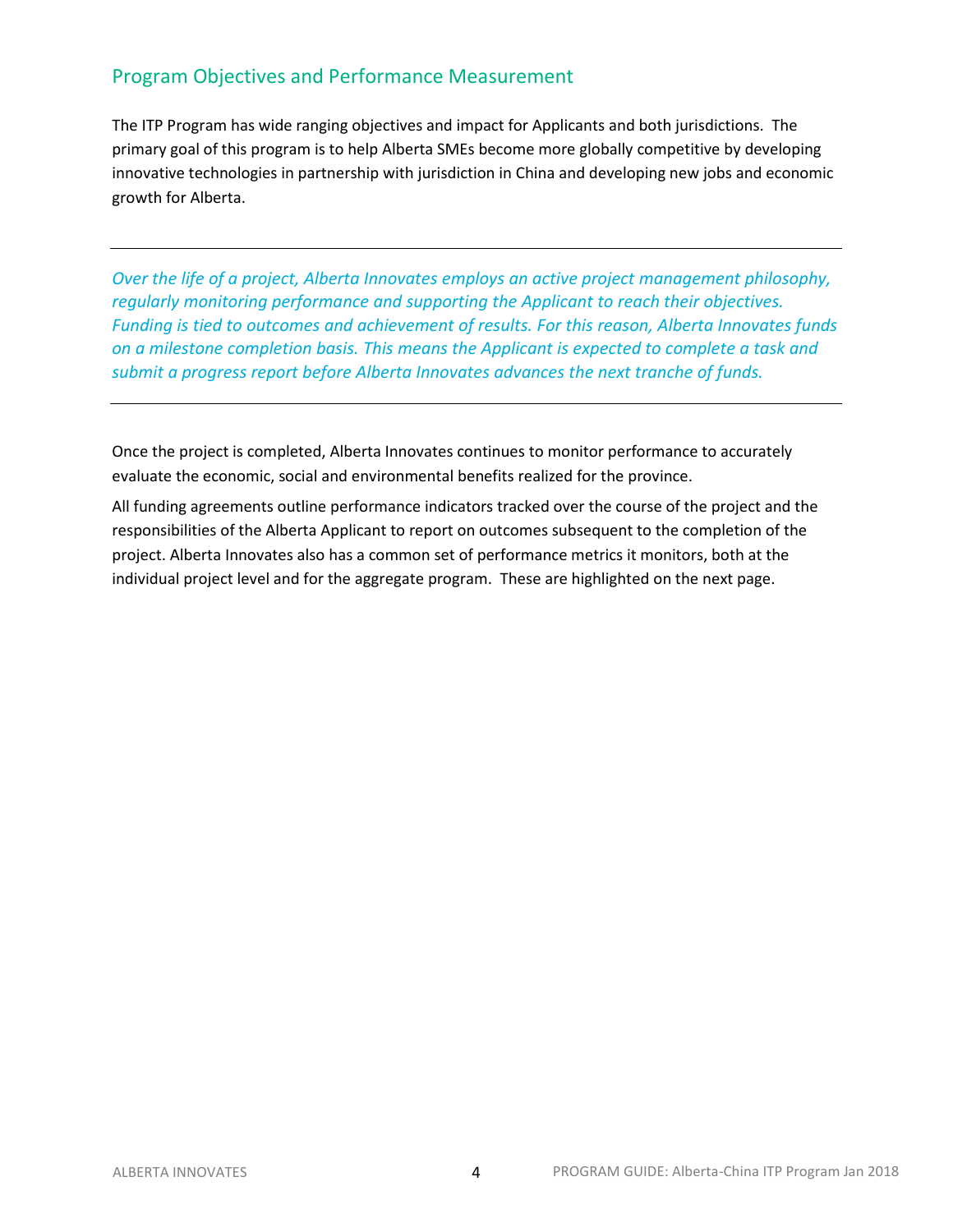### **Objectives and Performance Metrics**

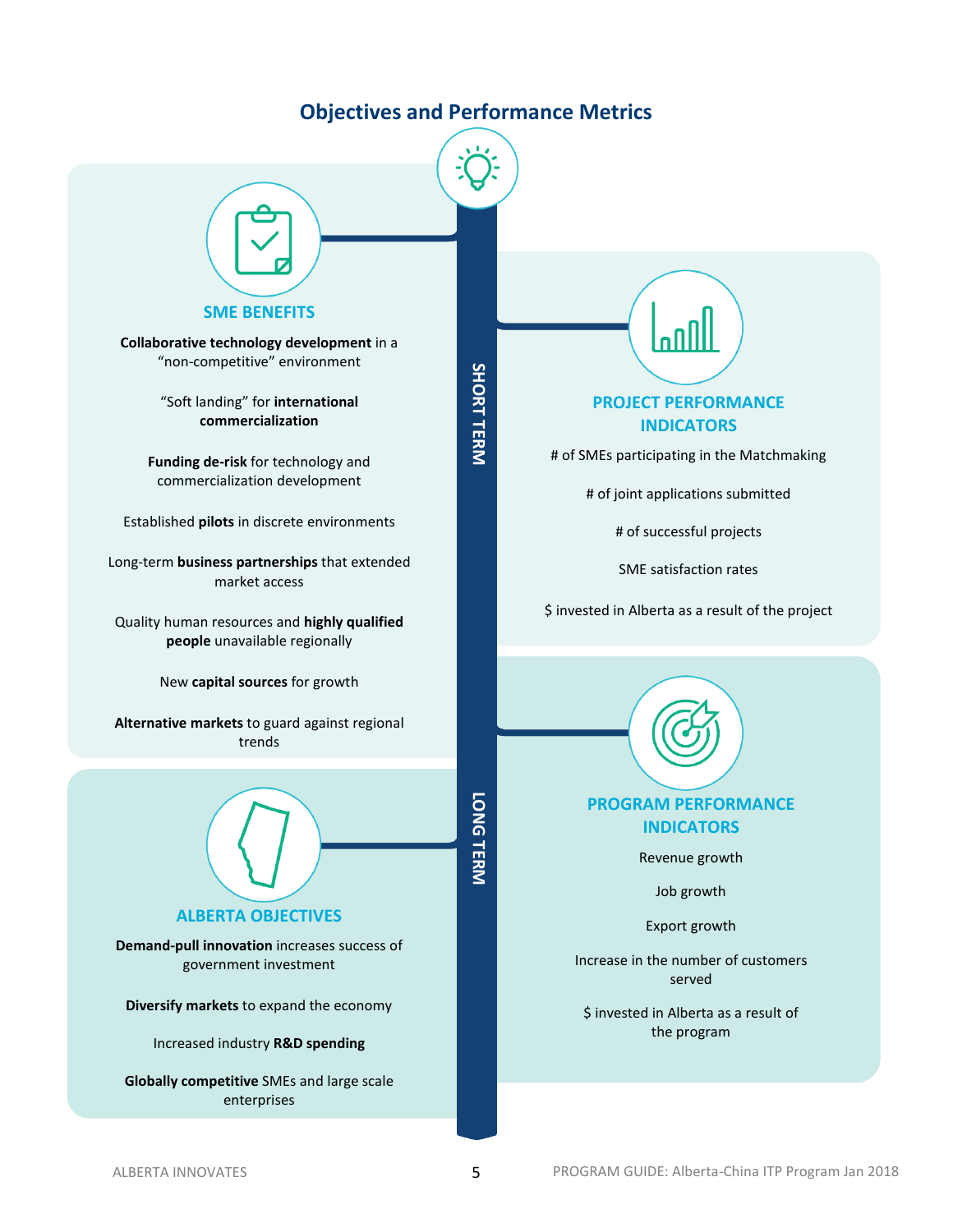

Participating companies realize a number of benefits by partaking in the Program. Apart from immediate benefits of meeting synergistic Alberta companies and sharing ideas or collaborating, a list of direct benefits have been realized by past participants.

The key to success in the program, is finding a strong technology development partner that can, not only contribute to the project, but add long term value of a relationship to commercialize and market your products outside of Canada.

### How Funding Works

#### **(a) Project Funding**

The Alberta – China ITP Program will leverage partnerships in these jurisdictions whereby Alberta Innovates is responsible for providing the investment to the Alberta Applicant and the China Funding Partner is responsible for providing funding to the China Industry Partner. The Alberta Applicant is required to match the contribution in equal cash and in-kind resources for the project. The funding structure of the ITP Program promotes the investment having a maximum effect on advancing the technology or innovation solution. The program is a "matching" grant program, whereas each Applicant and China Industry Partner and funding agencies provides equal contributions to the project. The maximum allowable funding per project from Alberta Innovates is \$250,000 Canadian. This must be equally matched by the Alberta Applicant with 50% as cash towards the project and 50% in-kind towards the project. The China Industry Partner and China Funding Partner will also equally match the project amount. The total estimated project is up to \$1 million Canadian. Note: The China Industry Partner will enter into a funding agreement with the China Funding Partner, with all terms and conditions of that funding agreement are managed by the China Funding Partner.

The successful Alberta Applicant will complete a Milestone, Reporting and Payment Schedule and submit a progress report at the end of each milestone completion. Funding will only be dispersed to the Alberta Applicant at the end of each milestone. The Milestone, Reporting and Payment Schedule document should not be used as a cash flow management tool, but rather reflect the completion of target project milestones and should not exceed 6 milestones over two-year project.

*Alberta Innovates encourages co-funding of projects with other funding agencies, but employs a stacking limit to ensure there is sufficient financial commitment from the partner and Applicant. The stacking limit is employed as follows: the maximum level of total government assistance, whether from federal, provincial/territorial, or municipal sources, cannot exceed 75% of the eligible project costs.*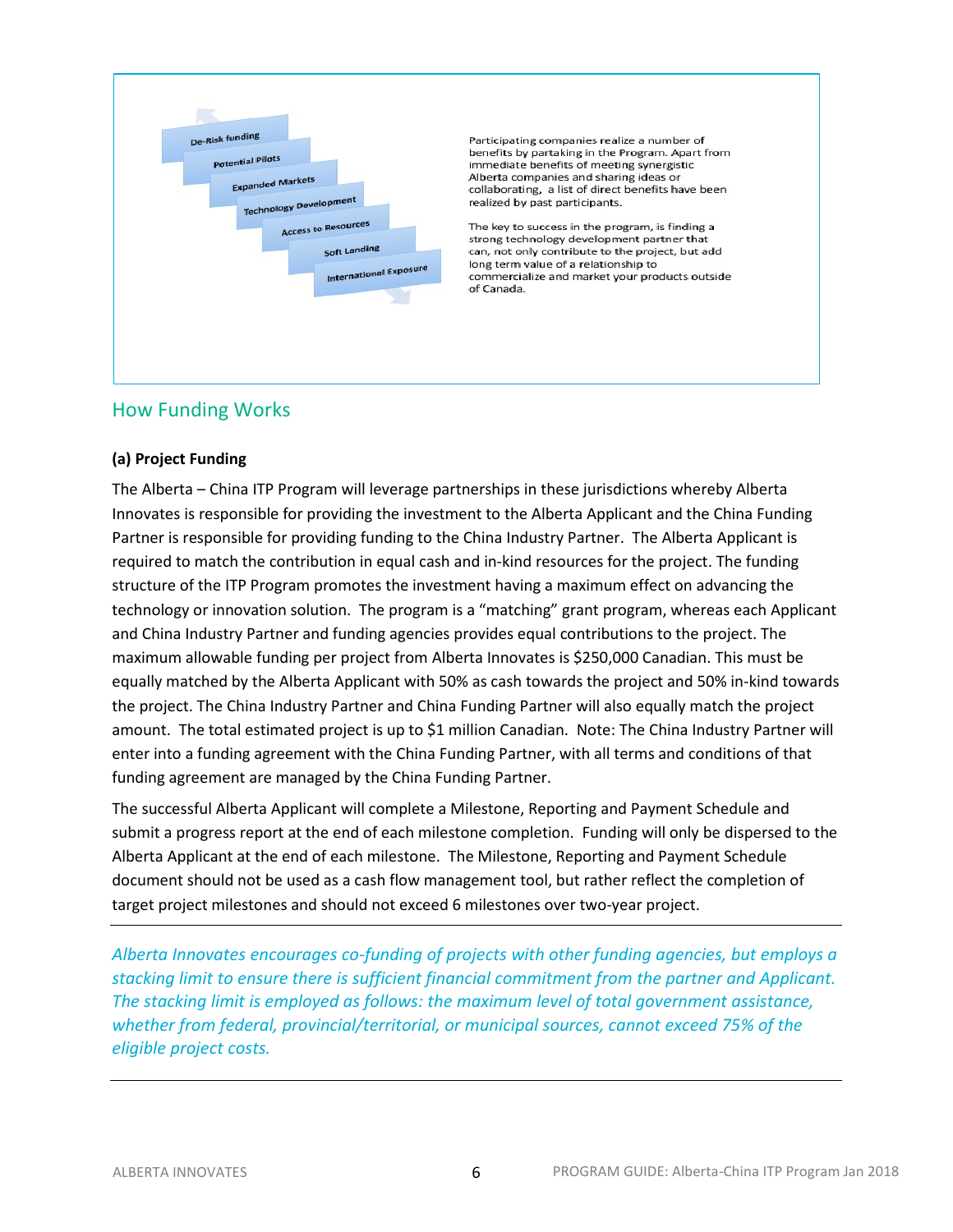#### **(b) Eligible and Ineligible Expenses**

Alberta Innovates funds expenses directly attributable to the performance of agreed upon projects. All costs incurred must be critical to the performance of the project, as outlined in the application.

Alberta Innovates only funds reasonable costs incurred subsequent to a signed funding agreement between Alberta Innovates and the Alberta Applicant. Any costs incurred prior to the signing of the funding agreement, or costs greater than market prices are deemed ineligible. Please refer to our standard form funding agreement to get an in-depth understanding of eligible and ineligible costs.

The chart below provides a high-level summary of eligible and ineligible expenses.

If in doubt on eligible or non-eligible cost during the project, contact Alberta Innovates for determination. Please note that these expenses do not reflect allowable expenses as outlined by the China Funding Partner.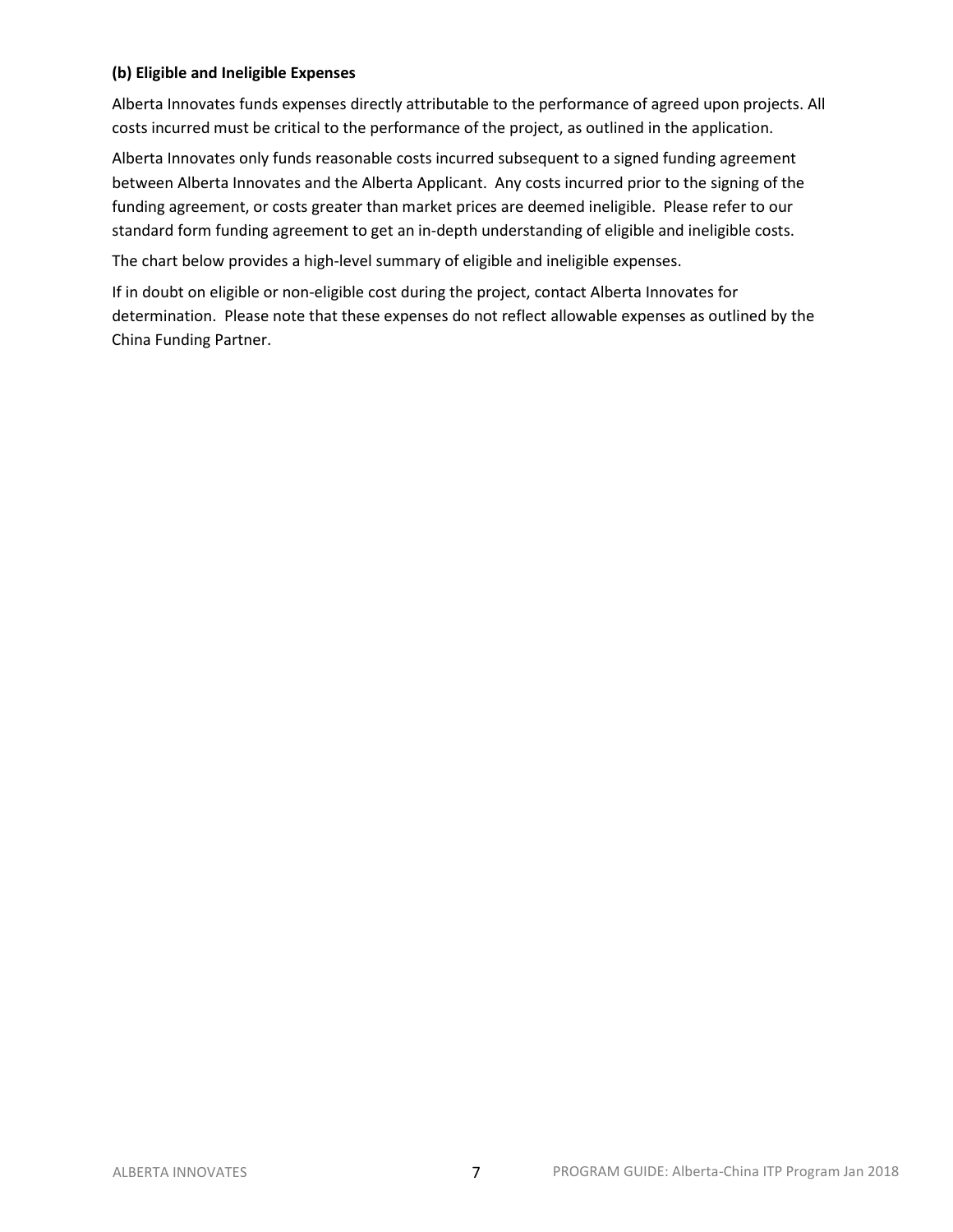| <b>Category</b>                     | <b>Eligible Expenses</b>                                                                                           | <b>Ineligible Expenses</b>                                                                                                   |  |  |
|-------------------------------------|--------------------------------------------------------------------------------------------------------------------|------------------------------------------------------------------------------------------------------------------------------|--|--|
| Labour                              | Salary and benefits for new hires,<br>individuals who are specifically                                             | ×<br>Overhead costs charged to employee<br>labour rates                                                                      |  |  |
|                                     | working on the project                                                                                             | ×<br>Professional training & development                                                                                     |  |  |
|                                     |                                                                                                                    | X<br>Professional fees unless directly related to<br>the project                                                             |  |  |
| <b>Materials</b>                    | Reasonable material costs directly<br>attributed to the project                                                    |                                                                                                                              |  |  |
| <b>Capital Assets</b><br>& Software | Capital improvements                                                                                               | Х<br>Acquisitions of land or buildings                                                                                       |  |  |
|                                     | Capital equipment                                                                                                  | The undepreciated value of eligible capital<br>Х                                                                             |  |  |
|                                     | Software or information databases                                                                                  | costs which extends beyond the project<br>timeframe                                                                          |  |  |
|                                     | Note: Eligible costs will be pro-rated to<br>the project time frame based on the<br>asset's expected economic life | ×<br>Duplication of infrastructure, access to<br>facilities, equipment and services in Alberta<br>and China are not eligible |  |  |
| <b>Travel</b>                       | Mileage, lowest economy class<br>airfare, reasonable cost of<br>accommodation and meals where                      | Х<br>Costs relating to entertainment, hospitality<br>gifts, and meal costs in SMEs place of<br>business                      |  |  |
|                                     | the SME Partner's place of business                                                                                | ×<br>Passport or immigration fees                                                                                            |  |  |
|                                     | is located.                                                                                                        | X<br>Reimbursement for airfare purchased with<br>personal frequent flyer programs or flight<br>upgrades                      |  |  |
|                                     |                                                                                                                    | ×<br>Commuting costs between place of<br>residence and place of employment                                                   |  |  |
| <b>Sub-contractors</b>              | Costs of Services or products of<br>another entity associated with the                                             | X<br>Costs associated with applying for<br>government grants and programs                                                    |  |  |
|                                     | project                                                                                                            | Provisions for contingencies, technical or<br>×<br>professional journals                                                     |  |  |
|                                     |                                                                                                                    | Routine testing and maintenance<br>Х                                                                                         |  |  |
| <b>Other</b>                        | Costs which Alberta Innovates pre-<br>approves in writing as an eligible                                           | ×<br>Collection charges, allowance for interest<br>on debt, fines and penalties                                              |  |  |
|                                     | expense                                                                                                            | X<br>Federal and provincial income taxes, goods<br>and services taxes                                                        |  |  |
|                                     |                                                                                                                    | Expenses for projects or activities outside<br>X<br>the approved Project                                                     |  |  |

### **Summary of Eligible and Ineligible Expenses**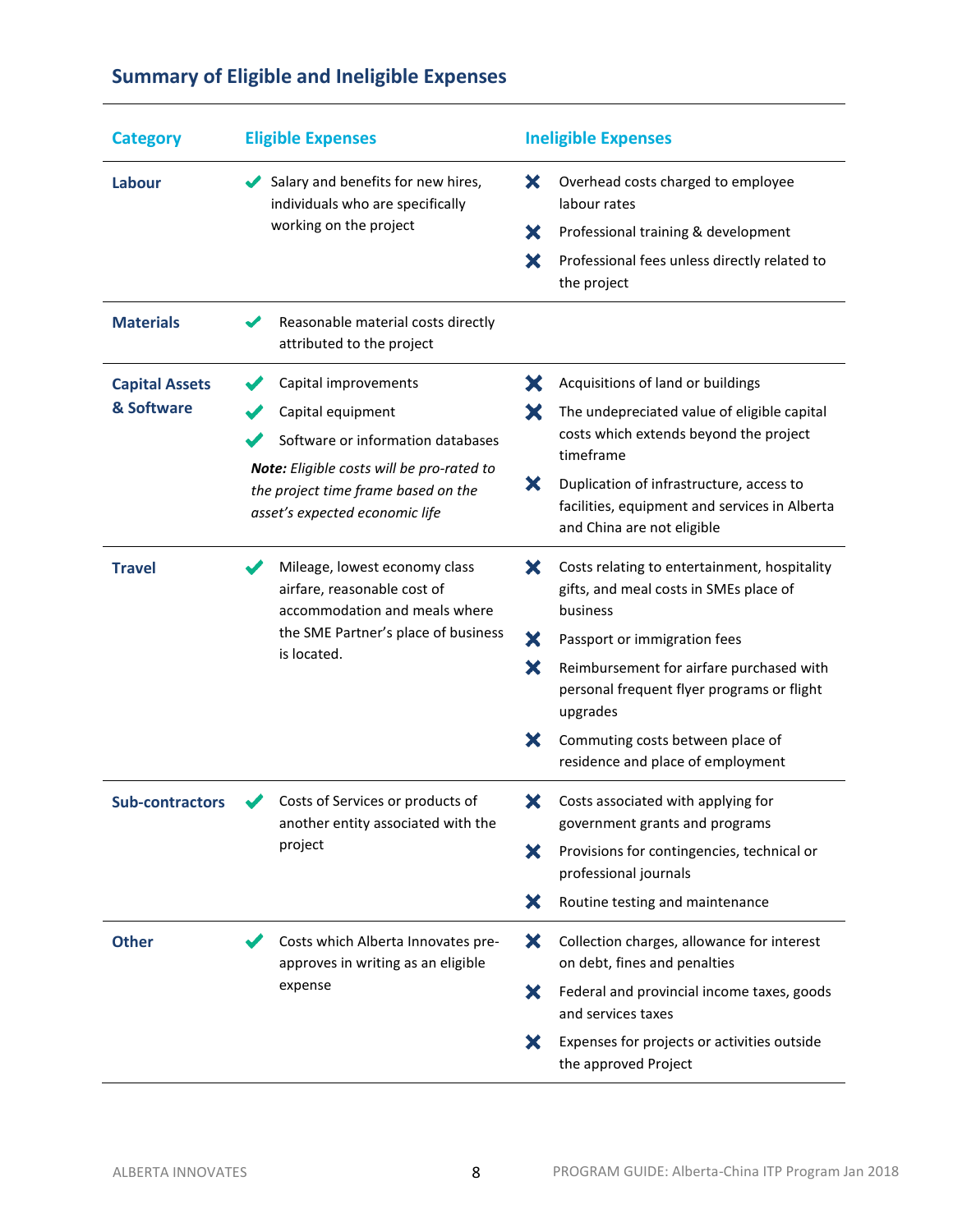### **HOW TO APPLY**

The Alberta – China International Technology Partnership Program is delivered in three phases.

### **PHASE 1** Solicitation and **Matchmaking**

The **Solicitation phase** is to establish the company profiles to share with our China Funding Partners. Alberta SMEs complete a company profile sheet that outlines their company, requirements, and the type of company they are looking to partner with. Alberta Innovates shares the profile sheets with the China Funding Partner to find potential partners. **Matchmaking phase** –brings SMEs from China and Alberta together for at least 1 matchmaking event in one or both jurisdictions. This gives SMEs the opportunity to meet, have on-site visits and work on building a relationship with the potential partner prior to the application process companies.



**PHASE 2** Application & Evaluation

Applicants have six to eight weeks to submit a **joint application** on their project.

Applications outline the project, the benefits, and the project finances are competitive and address intellectual property (IP) rights.

Applications are measured against nine criteria, including project summaries and project plans.

Applications are reviewed using independent third-party reviewers from each region evaluate and rank the applications.

## **PHASE 3** Project Management

For approved applications, the Applicant will execute an agreement with Alberta Innovates to proceed with the activities of the Project.

Over the life of the project, Alberta Innovates employs active project management, monitoring performance and supporting the Applicant to reach their objectives.

On-going management, reporting of milestones and payments on each milestone based on success.